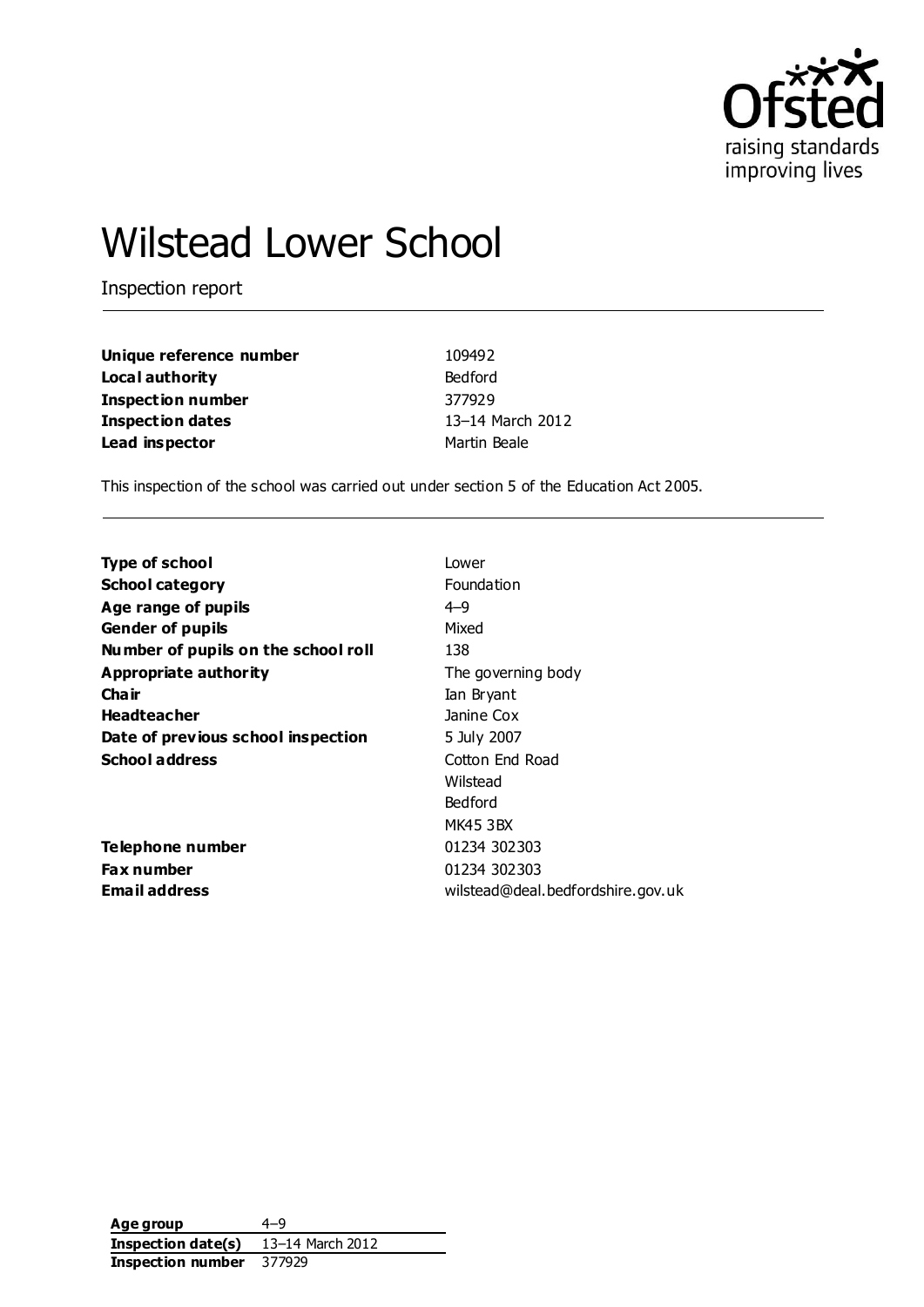

You can use Parent View to give Ofsted your opinion on your child's school. Ofsted will use the information parents and carers provide when deciding which schools to inspect and when.

You can also use Parent View to find out what other parents and carers think about schools in England. You can visit [www.parentview.ofsted.gov.uk,](http://www.parentview.ofsted.gov.uk/) or look for the link on the main Ofsted website: [www.ofsted.gov.uk](http://www.ofsted.gov.uk/)

The Office for Standards in Education, Children's Services and Skills (Ofsted) regulates and inspects to achieve excellence in the care of children and young people, and in education and skills for learners of all ages. It regulates and inspects childcare and children's social care, and inspects the Children and Family Court Advisory Support Service (Cafcass), schools, colleges, initial teacher training, work-based learning and skills training, adult and community learning, and education and training in prisons and other secure establishments. It assesses council children's services, and inspects services for looked after children, safeguarding and child protection.

Further copies of this report are obtainable from the school. Under the Education Act 2005, the school must provide a copy of this report free of charge to certain categories of people. A charge not exceeding the full cost of reproduction may be made for any other copies supplied.

If you would like a copy of this document in a different format, such as large print or Braille, please telephone 0300 123 4234, or email enquiries@ofsted.gov.uk.

You may copy all or parts of this document for non-commercial educational purposes, as long as you give details of the source and date of publication and do not alter the information in any way.

To receive regular email alerts about new publications, including survey reports and school inspection reports, please visit our website and go to 'Subscribe'.

Piccadilly Gate Store St **Manchester** M1 2WD

T: 0300 123 4234 Textphone: 0161 618 8524 E: enquiries@ofsted.gov.uk W: www.ofsted.gov.uk



© Crown copyright 2012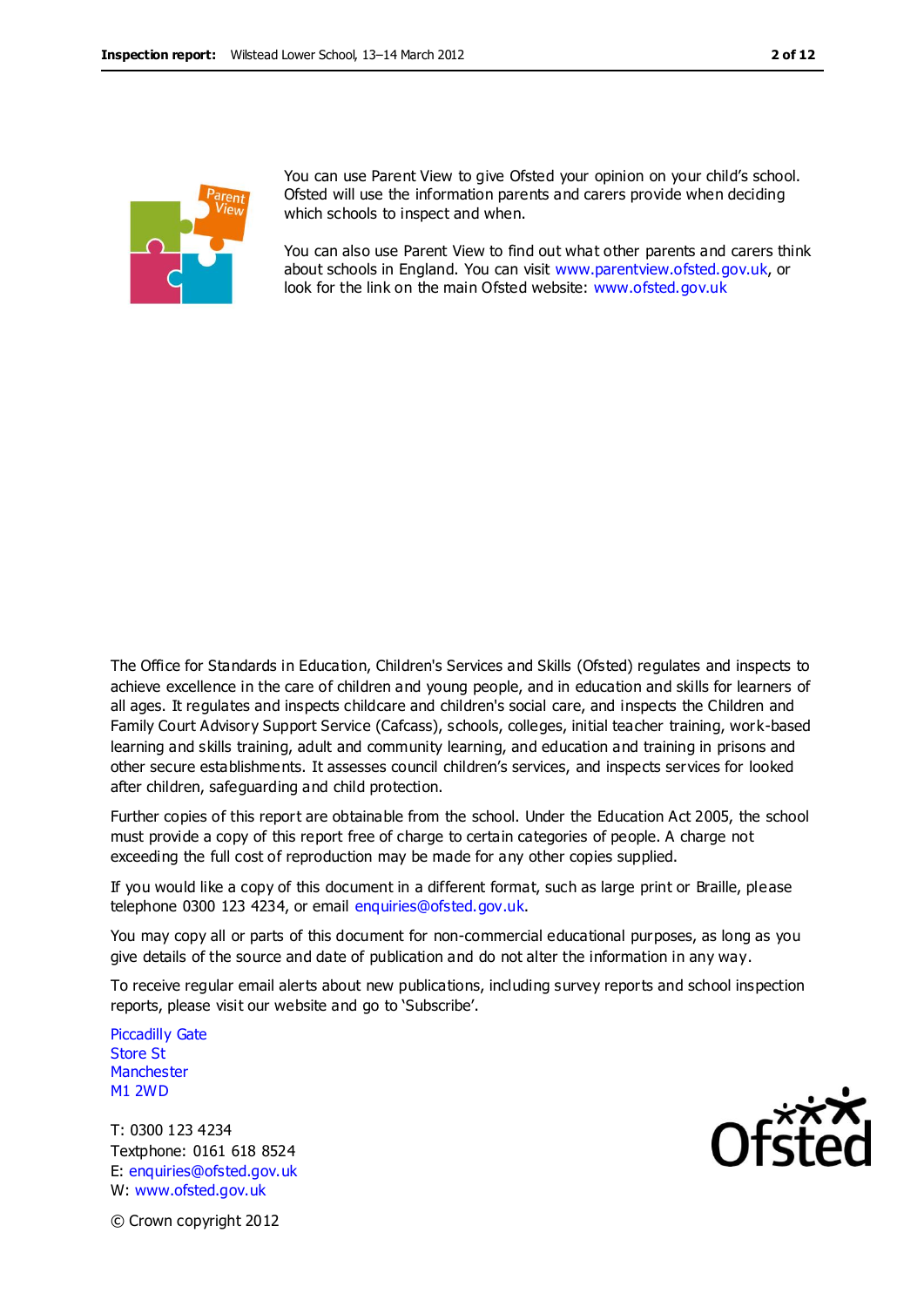# **Introduction**

Inspection team

Martin Beale **Additional** inspector

This inspection was carried out with two days' notice. Five hours were spent observing parts of 13 lessons taught by 10 members of staff, holding discussions with pupils about their learning and hearing pupils read. The inspector held meetings with staff and members of the governing body. The inspector took account of the responses to the on-line questionnaire (Parent View) in planning the inspection. He observed the school's work, and scrutinised pupils' books, assessment data and case studies of specific pupils. He also looked at evidence of the school's self-evaluation and improvement planning. The inspector analysed 61 responses to the questionnaire returned by parents and carers.

# **Information about the school**

Most pupils are from White British backgrounds in this smaller than average school. Few pupils are known to be eligible for free school meals. The proportion of disabled pupils and those who have special educational needs is well below average. Children in the Early Years Foundation Stage are taught in a Reception class.

The school shares its site with a privately run pre-school which also provides a breakfast and after-school club. This provision is not managed by the governing body and as such is inspected separately.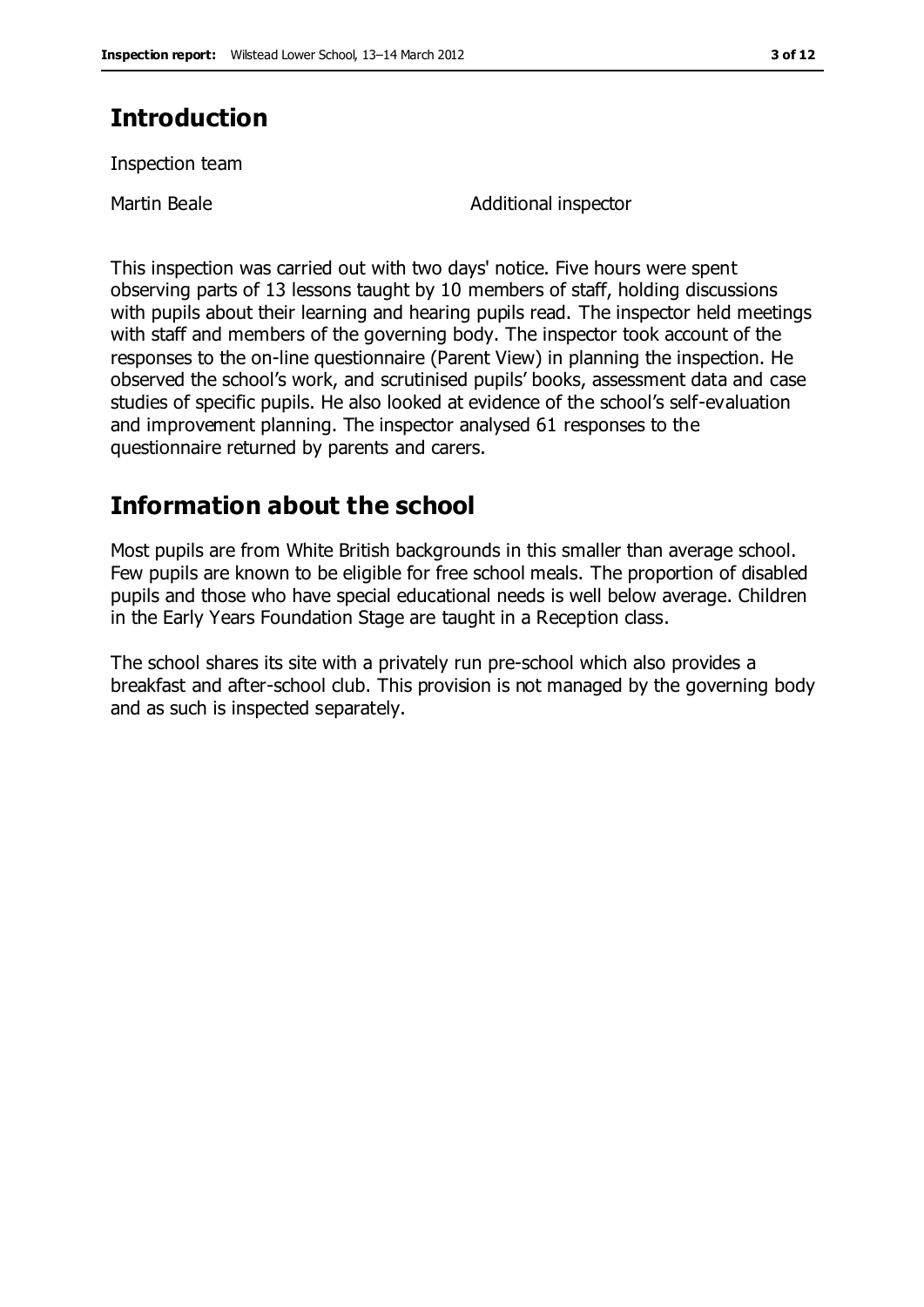## **Inspection judgements**

| <b>Overall effectiveness</b>     |  |
|----------------------------------|--|
|                                  |  |
| <b>Achievement of pupils</b>     |  |
| <b>Quality of teaching</b>       |  |
| Behaviour and safety of pupils   |  |
| <b>Leadership and management</b> |  |

### **Key findings**

- This is a good school. It has several major strengths such as the pupils' achievement in reading and writing, their very positive attitudes to learning and their excellent behaviour. The school is not outstanding because progress in mathematics is only satisfactory, particularly for girls, and attainment is average by the end of Year 4.
- **Pupils make good progress from skills which are broadly as expected for their** age on entry. Attainment is well above average by the end of Year 4 in reading and writing and, in some year groups, pupils are almost a full year ahead of expectations for their age.
- There is much lively and interesting teaching, particularly in English, that moves learning forward rapidly. However, teachers do not always pitch their lessons in mathematics sharply at the next steps in learning for all pupils or consistently provide opportunities for them to apply their skills to solving problems or undertaking investigations.
- **Pupils try very successfully to live up to everyone's expectations of them and to** fulfil the school's values at all times. Pupils show great respect for adults and demonstrate great care and consideration towards each other. Their ability to work as part of a team helps to generate a harmonious and purposeful environment for their development.
- Strong staff teamwork is one factor which has helped the school to maintain high standards since the previous inspection. The drive to manage performance and improve teaching has met with great success in reading and writing, but has had more modest impact in mathematics. Assessment data are used well to take action when pupils are in danger of falling behind their targets, but are not used as effectively to evaluate accurately and speedily the impact of the school's actions.

### **What does the school need to do to improve further?**

**IMPROVE PUPILS' progress in mathematics, particularly for girls, so that**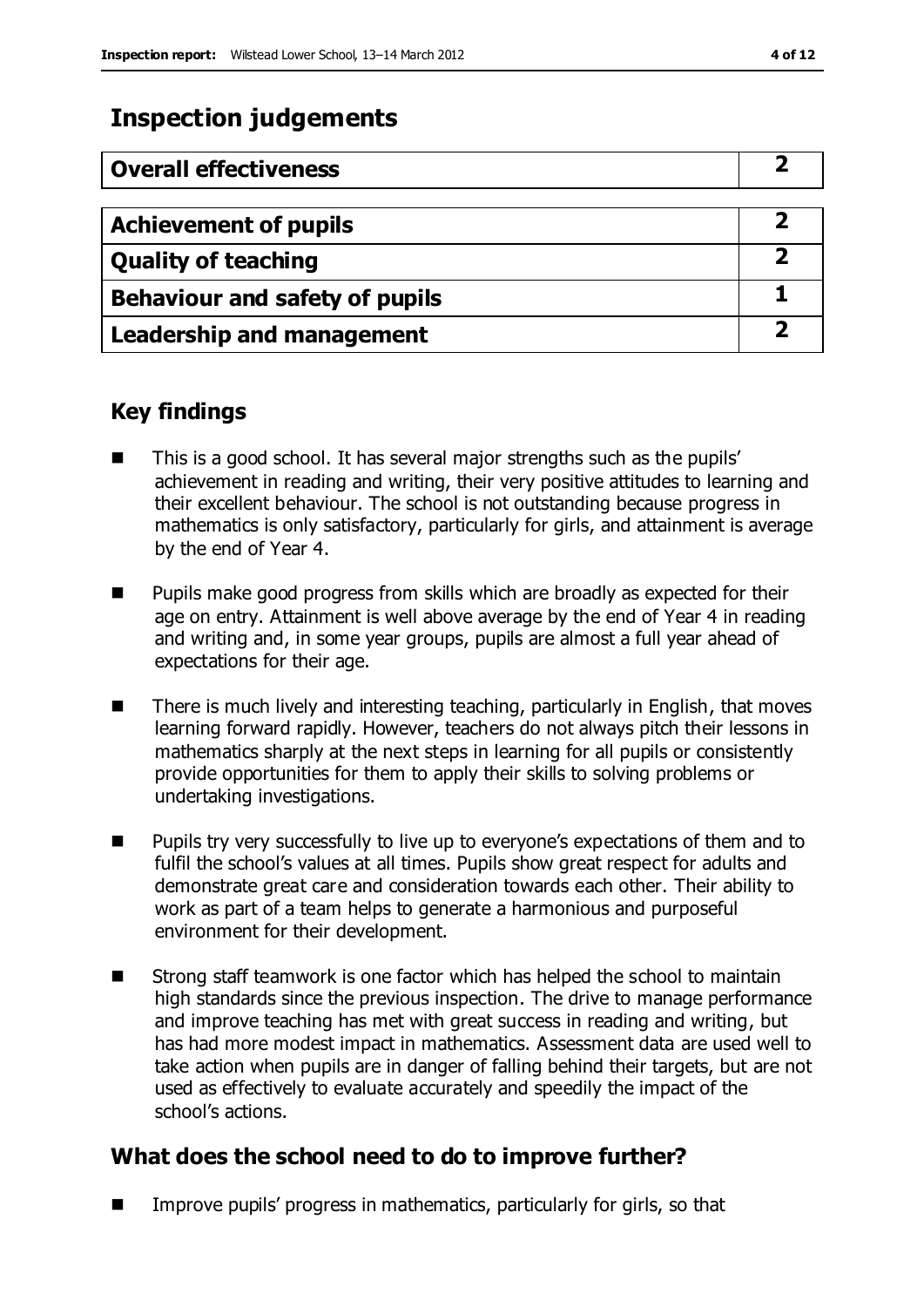attainment matches that in English by:

- introducing a rigorous programme to develop staff subject knowledge and expertise in teaching mathematics and monitoring its impact
- providing systematically planned opportunities for pupils to apply their skills to solving problems and undertaking investigations
- consistently using assessment information to pitch lessons sharply at the  $\equiv$ next steps in each pupil's learning
- develop pupils' numeracy skills across all subjects
- providing more effective feedback, through marking, about the steps pupils need to take to meet their targets.
- Use assessment data and other information more effectively to evaluate the impact of actions taken by the school, in order to plan more sharply the next steps to be taken in school improvement.

### **Main report**

#### **Achievement of pupils**

Inspection evidence confirms the strongly expressed views of parents and carers that their children make good progress during their time at the school. Pupils enjoy their learning particularly when they are engaged in practical activities or when discussing their ideas with each other. They learn new skills at a good pace. Pupils regularly use their information and communication technology skills to support and extend their learning in subjects. Disabled pupils and those who have special educational needs also make good progress although sometimes in quite small steps.

Children usually enter Reception with skills broadly as expected for their age. This year they are starting to make better than their previous satisfactory progress. They are increasingly able to explore their own lines of enquiry and were observed during the inspection undertaking a wide range of interesting activities using computers and other electronic devices.

The drive to bring more consistency to teaching phonics (the sounds that letters make), along with pupils reading regularly at home, is leading to reading developing well. The good progress in reading starts in Reception and continues across Key Stage 1 so that attainment is above average and rising by the end of Year 2. This good progress continues at Key Stage 2 and attainment is well above average by the end of Year 4. Pupils are creative in their writing because of the stimulating contexts provided, which fire their imaginations. They plan their writing carefully before embarking on extended pieces in a range of different styles. Having been enthralled by seeing a wasps' nest, pupils in Year 3 produced thoughtfully crafted descriptions using a wide range of vocabulary, such as 'colony' and 'antennae', before introducing similes such as 'as sharp as a needle' to describe a wasp's sting.

By contrast, progress is satisfactory in mathematics and attainment is broadly average. Basic skills develop reasonably well but pupils do not extend and apply these consistently to solve problems or when learning in other subjects. Girls are making slower progress than boys in part because they are not always keen to take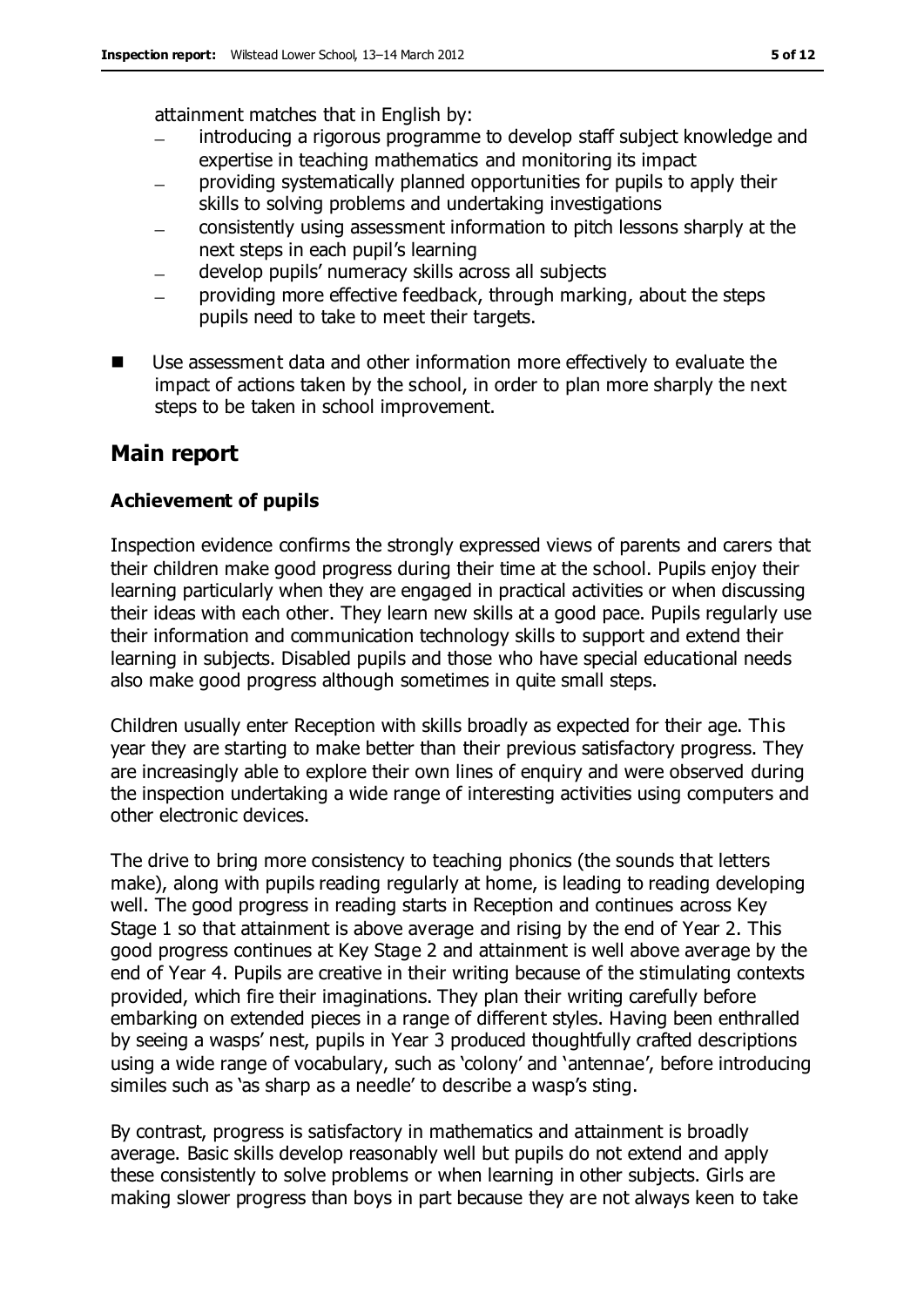risks and learn by their mistakes.

#### **Quality of teaching**

Parents and carers are accurate in their view that teaching is good. An imaginative English lesson in Year 4 moved learning forward at pace and demonstrated many of the more effective features of the school's teaching. The teacher stimulated the pupils' imaginations as they used language creatively to describe mystery items hidden under a cloth. By regularly seeking responses from the pupils, the teacher ensured a good pace of learning and gave pupils the opportunity to refine their writing having listened to the ideas of others. Discussion was encouraged at all times and pupils were challenged to choose the best way to get their thoughts together before writing.

Teaching in mathematics is only satisfactory because subject expertise is not as strong as in English. Planning is not as creative and whole-class teaching is not always challenging for the more-able, who sometimes sit through sessions of work they have already mastered. One exception to this was observed when a small group of more-able pupils in Year 4, who were following the Year 5 curriculum, rapidly developed an understanding of the grid method of multiplication because of the teacher's confident and expert teaching. Marking in mathematics is also not as effective as in writing in helping pupils to meet their targets because teachers rarely comment on pupils' work or show them how to take steps to consolidate and improve their learning.

Assessment information is used well to adapt the planned curriculum for pupils in danger of falling behind their targets and to provide personalised programmes for disabled pupils and those who have special educational needs. Effective support for pupils with a statement of special educational needs is based on a very good understanding of their specific needs and constructive relationships with the adults who work skilfully with them. Grouping pupils by ability for phonics across Reception and Key Stage 1 is a major factor in the rapid development of their early reading skills.

Teachers take every opportunity to promote the pupils' spiritual, moral, social and cultural development. They encourage pupils to work collaboratively and to use their imaginations by using interesting texts, video clips and resources. One effective example of this was when pupils in Year 2 compared the book and the film of 'The Sleeping Beauty' in order to help them develop their writing about the characters.

#### **Behaviour and safety of pupils**

The pupils' often exemplary behaviour helps to create a very harmonious atmosphere throughout the school. The pupils are cooperative at work, play happily together and conduct themselves with care around the school, often holding doors open for adults and each other without prompting. Pupils feel they are treated fairly and that adults implement the school's procedures firmly and consistently. They greatly enjoy being praised when they live up to expectations and are proud when they get a leaf on the 'Values Tree' for displaying qualities such as honesty or thoughtfulness. Their aboveaverage attendance reflects their great enjoyment of school life.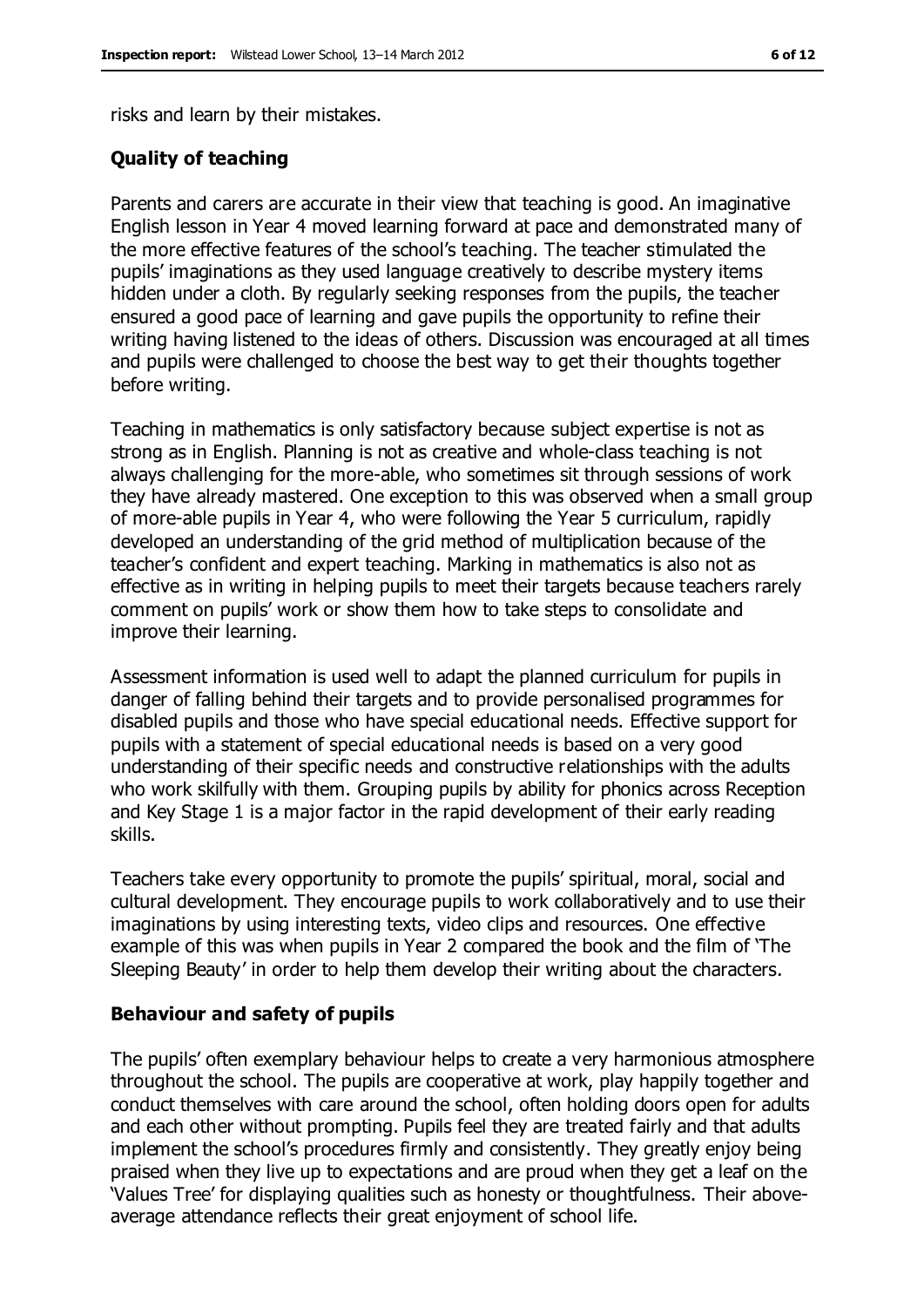Pupils recognise that there is 'zero tolerance' of bullying. They say adults will help to sort out quickly any disagreements or falling-out between friends. Pupils are helped to understand the consequences of their actions if they say unkind things and taught how to develop strategies so it does not happen again. As a result, records of incidents and the views of parents and carers as well as their children, confirm that the excellent behaviour observed during the inspection is typical for the school.

Pupils say how safe they feel in school, and are not worried in any way as they can rely on adult support at all times. Their parents and carers strongly agree. Pupils are very aware of how to keep themselves safe and healthy, such as when they learnt of the effects of drugs and alcohol when going on board the 'Life Bus'. Visits from the fire service and the local police officer teach them how to stay safe in and out of school. They take care of each other and, in part through the 'buddy system', they help pupils who might be feeling lonely or left out at playtime.

#### **Leadership and management**

The school's good capacity for further improvement is built on the headteacher's clear vision, a cohesive leadership team and challenge from a well-informed and increasingly effective governing body. The performance of teachers is rigorously monitored in order to identify how they can improve, although assessment data are not always analysed to show how successful school initiatives have been or to set clear targets when planning new action. The focus, driven by the headteacher and senior leaders, on improving the teaching of reading and writing has led to rising attainment in both. More effective provision in Reception is leading to the children making more rapid progress. The well-led governing body has become much more effective as its structures have tightened and it has become more involved in monitoring the school's performance and planning for its improvement. Governors understand the school's qualities and challenge the headteacher, such as over the need to improve achievement in mathematics.

The curriculum promotes the pupils' spiritual, moral, social and cultural development well through art and music. Pupils greatly enjoyed singing and dancing in an assembly to music from steel pans before taking part in workshops finding out how they are made and some features of post-war Caribbean culture. The pupils' experiences are supplemented by themed events such as 'International Week' and many other activities that extend their horizons.

The harmonious atmosphere reflects the school's success in promoting equality and tackling discrimination. The headteacher and her staff are acutely aware of the circumstances and needs of pupils and use this information to focus on breaking down barriers to learning for individual pupils. Very few pupils fail to reach the level expected for their age by the end of Year 4. Boys' writing is improving and the gap with girls is closing, but the school has been less successful in raising the attainment of girls in mathematics.

Parents are happy with the relationship between home and school. A recent e-safety workshop, to be followed up by a planned session on mathematics, has enabled them to support their children better. Safeguarding arrangements meet requirements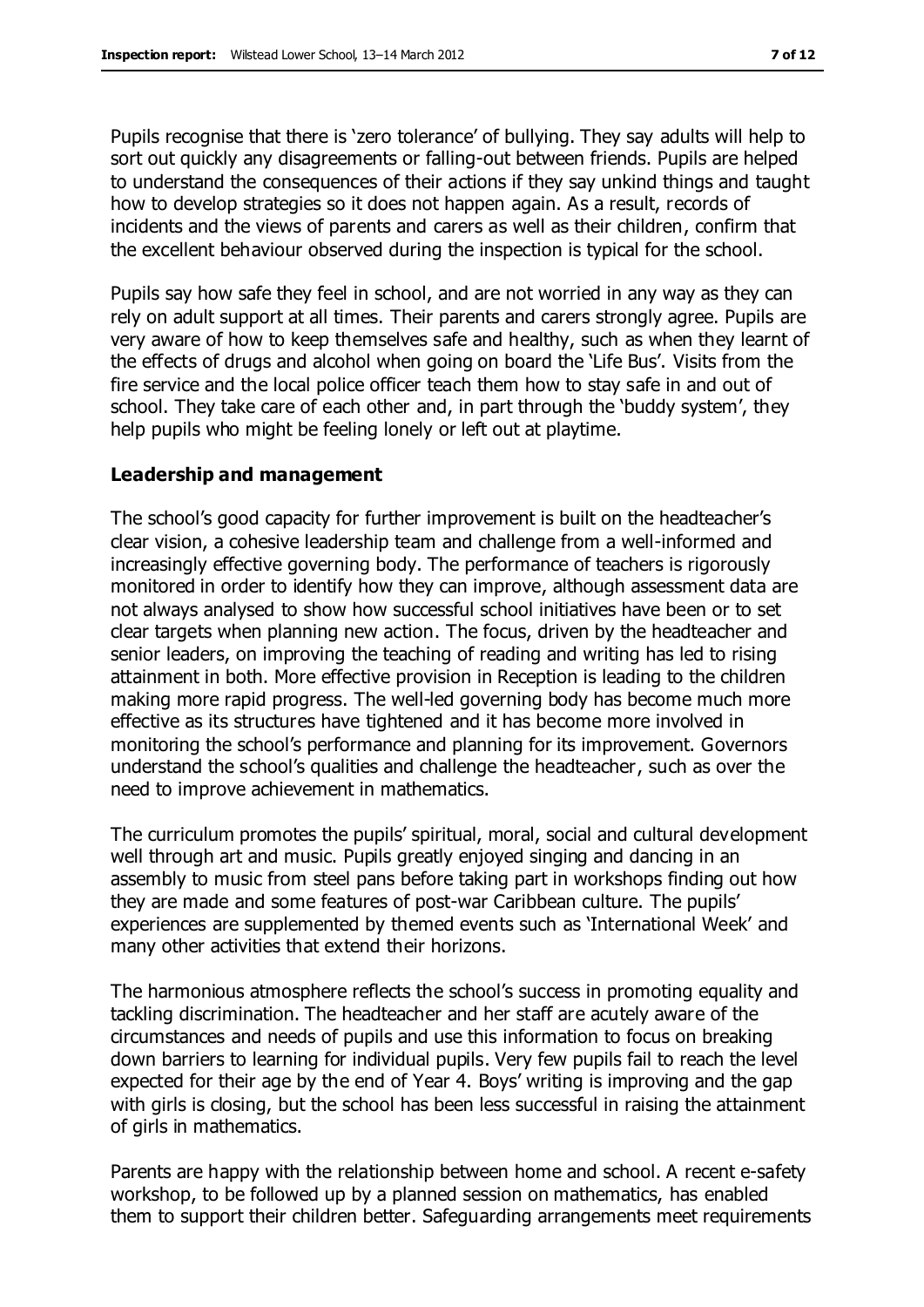and reflect the confidence of parents and carers in way the school looks after their children.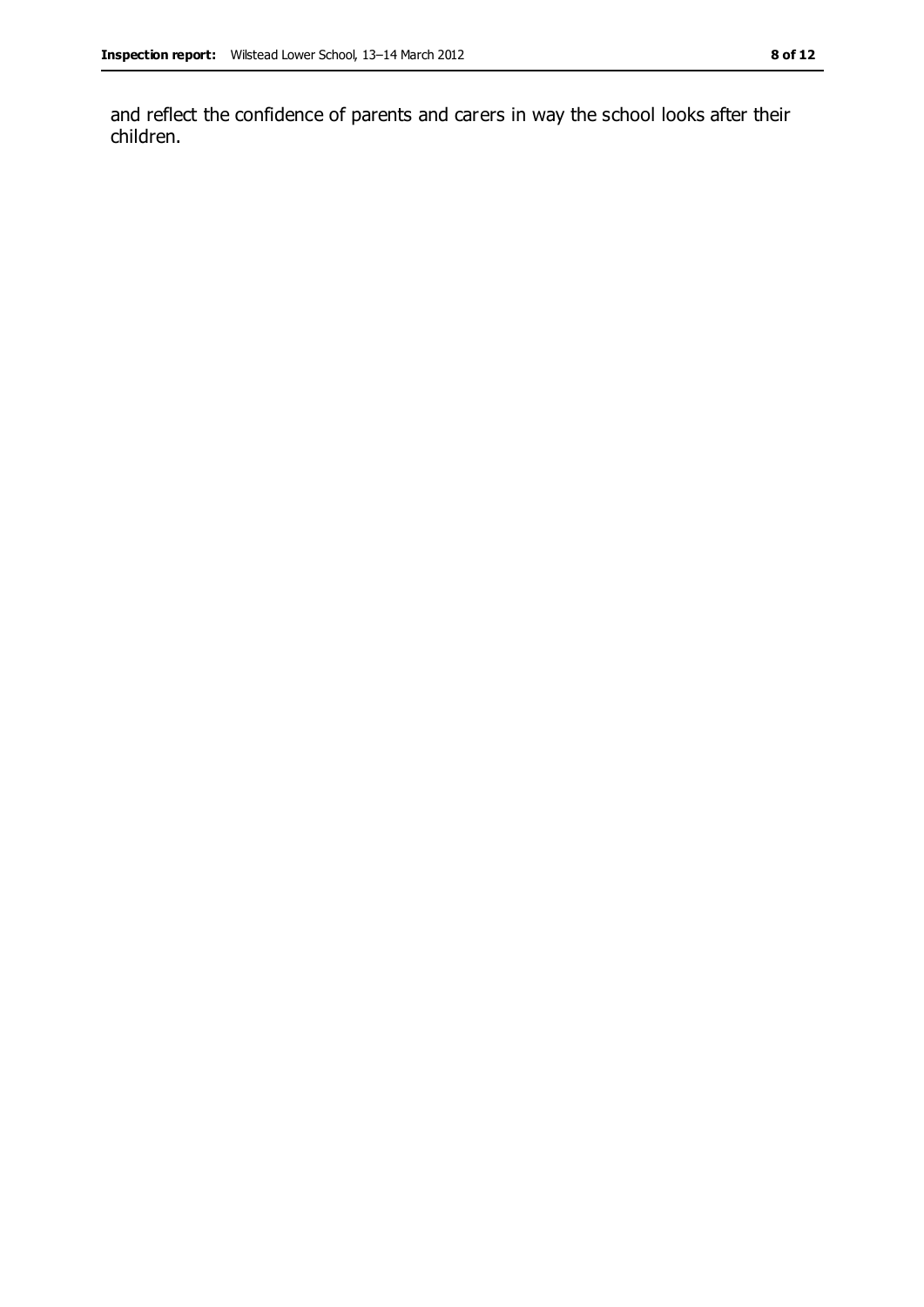# **Glossary**

### **What inspection judgements mean**

| <b>Grade</b> | <b>Judgement</b> | <b>Description</b>                                            |
|--------------|------------------|---------------------------------------------------------------|
| Grade 1      | Outstanding      | These features are highly effective. An outstanding           |
|              |                  | school provides exceptionally well for all its pupils' needs. |
| Grade 2      | Good             | These are very positive features of a school. A school        |
|              |                  | that is good is serving its pupils well.                      |
| Grade 3      | Satisfactory     | These features are of reasonable quality. A satisfactory      |
|              |                  | school is providing adequately for its pupils.                |
| Grade 4      | Inadequate       | These features are not of an acceptable standard. An          |
|              |                  | inadequate school needs to make significant                   |
|              |                  | improvement in order to meet the needs of its pupils.         |
|              |                  | Ofsted inspectors will make further visits until it           |
|              |                  | improves.                                                     |

### **Overall effectiveness of schools**

|                         | Overall effectiveness judgement (percentage of schools) |      |                     |                   |
|-------------------------|---------------------------------------------------------|------|---------------------|-------------------|
| <b>Type of school</b>   | <b>Outstanding</b>                                      | Good | <b>Satisfactory</b> | <b>Inadequate</b> |
| Nursery schools         | 46                                                      | 46   |                     |                   |
| Primary schools         |                                                         | 47   | 40                  |                   |
| Secondary<br>schools    | 14                                                      | 38   | 40                  |                   |
| Special schools         | 28                                                      | 48   | 20                  |                   |
| Pupil referral<br>units | 15                                                      | 50   | 29                  |                   |
| All schools             |                                                         | 46   | 38                  |                   |

New school inspection arrangements have been introduced from 1 January 2012. This means that inspectors make judgements that were not made previously.

The data in the table above are for the period 1 September 2010 to 31 August 2011 and represent judgements that were made under the school inspection arrangements that were introduced on 1 September 2009. These data are consistent with the latest published official statistics about maintained school inspection outcomes (see [www.ofsted.gov.uk\)](http://www.ofsted.gov.uk/).

The sample of schools inspected during 2010/11 was not representative of all schools nationally, as weaker schools are inspected more frequently than good or outstanding schools.

Primary schools include primary academy converters. Secondary schools include secondary academy converters, sponsor-led academies and city technology colleges. Special schools include special academy converters and non-maintained special schools.

Percentages are rounded and do not always add exactly to 100.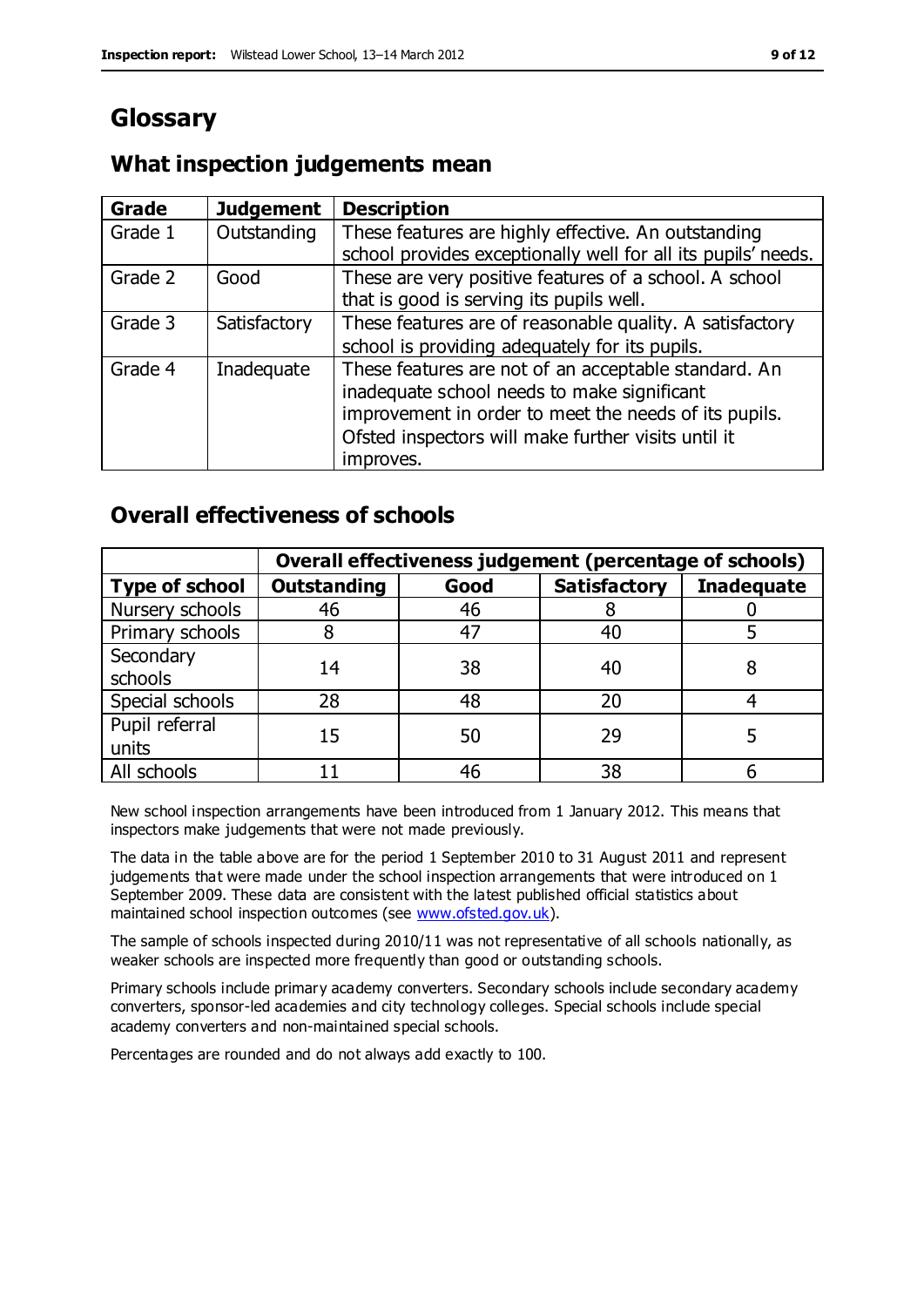# **Common terminology used by inspectors**

| Achievement:                  | the progress and success of a pupil in their<br>learning and development taking account of their<br>attainment.                                                                                                        |
|-------------------------------|------------------------------------------------------------------------------------------------------------------------------------------------------------------------------------------------------------------------|
| Attainment:                   | the standard of the pupils' work shown by test and<br>examination results and in lessons.                                                                                                                              |
| Attendance                    | the regular attendance of pupils at school and in<br>lessons, taking into account the school's efforts to<br>encourage good attendance.                                                                                |
| Behaviour                     | how well pupils behave in lessons, with emphasis<br>on their attitude to learning. Pupils' punctuality to<br>lessons and their conduct around the school.                                                              |
| Capacity to improve:          | the proven ability of the school to continue<br>improving based on its self-evaluation and what<br>the school has accomplished so far and on the<br>quality of its systems to maintain improvement.                    |
| Leadership and management:    | the contribution of all the staff with responsibilities,<br>not just the governors and headteacher, to<br>identifying priorities, directing and motivating staff<br>and running the school.                            |
| Learning:                     | how well pupils acquire knowledge, develop their<br>understanding, learn and practise skills and are<br>developing their competence as learners.                                                                       |
| <b>Overall effectiveness:</b> | inspectors form a judgement on a school's overall<br>effectiveness based on the findings from their<br>inspection of the school.                                                                                       |
| Progress:                     | the rate at which pupils are learning in lessons and<br>over longer periods of time. It is often measured<br>by comparing the pupils' attainment at the end of a<br>key stage with their attainment when they started. |
| Safety                        | how safe pupils are in school, including in lessons;<br>and their understanding of risks. Pupils' freedom<br>from bullying and harassment. How well the school<br>promotes safety, for example e-learning.             |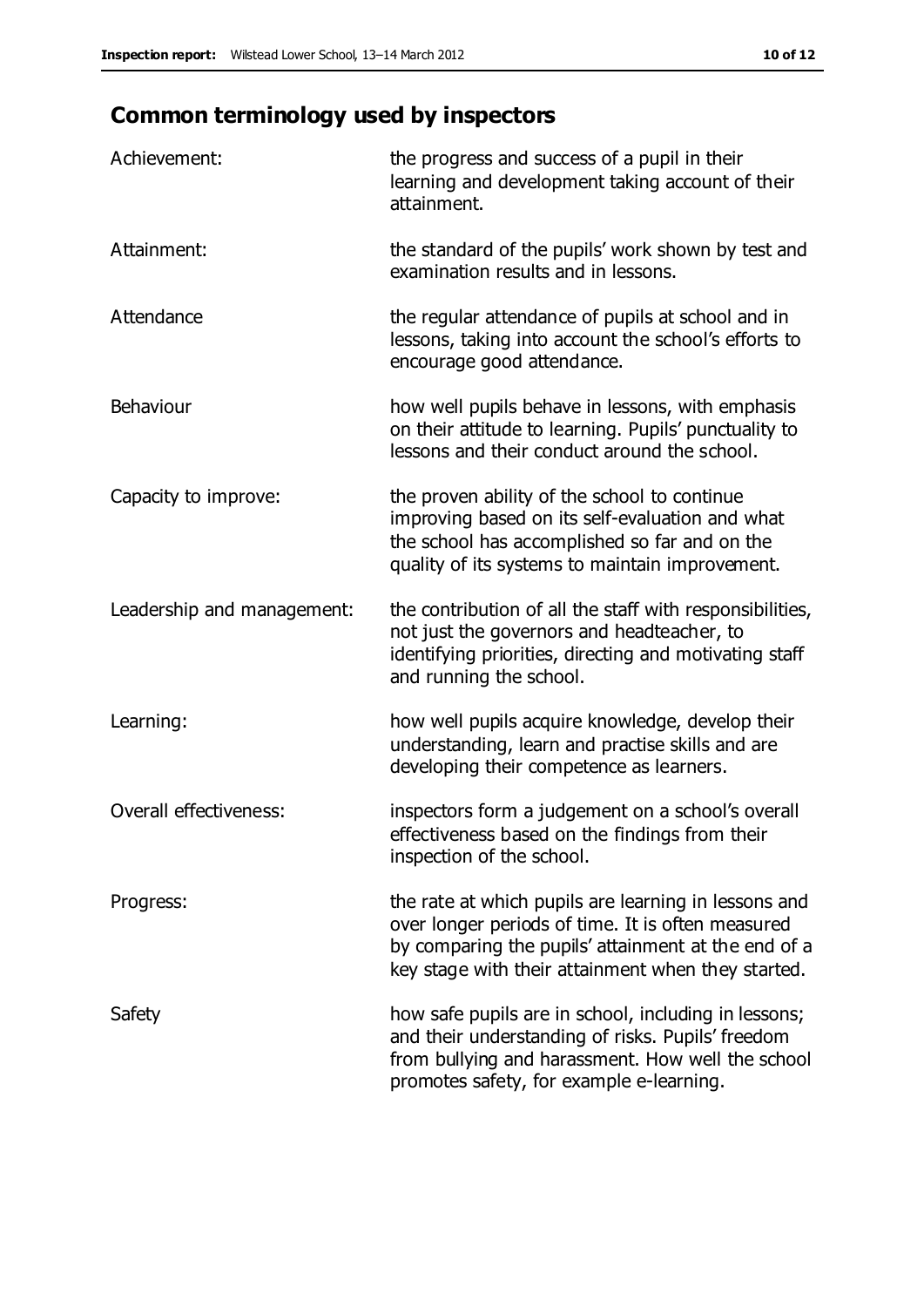#### **This letter is provided for the school, parents and carers to share with their children. It describes Ofsted's main findings from the inspection of their school.**



15 March 2012

Dear Pupils

#### **Inspection of Wilstead Lower School, Bedford, MK45 3BX**

Thank you for the warm welcome you gave me when I visited your school recently. I saw that you work very hard and are proud of the part you play in school life. I was particularly impressed by your confident answers to my questions. I have judged that Wilstead Lower is a good school because the headteacher, staff and governors try hard to help you all achieve of your very best. These are the things I liked most.

- As you told me, the headteacher, staff and governors do their utmost to help you all to succeed, to take care of you and make sure you are kept safe.
- You want to learn and behave very well; this helps to make the school calm and happy.
- $\blacksquare$  I agree with you that you are taught well. Teachers make lessons interesting and help you to make good progress.
- Your writing improves rapidly because you are given opportunities to develop your skills in a wide range of interesting ways.
- You also enjoy learning to read and I was impressed by the way you can talk about books you have read.
- Those of you who find learning difficult are given effective help so that you make the same good progress as others in your classes.

I have asked the school to improve teaching further in mathematics so that it is as good as in English. I have also asked that information about how well you are doing is used better when planning improvements to the school.

You can all play your part in helping the school to get even better by continuing to work hard.

Yours sincerely

Martin Beale Lead inspector